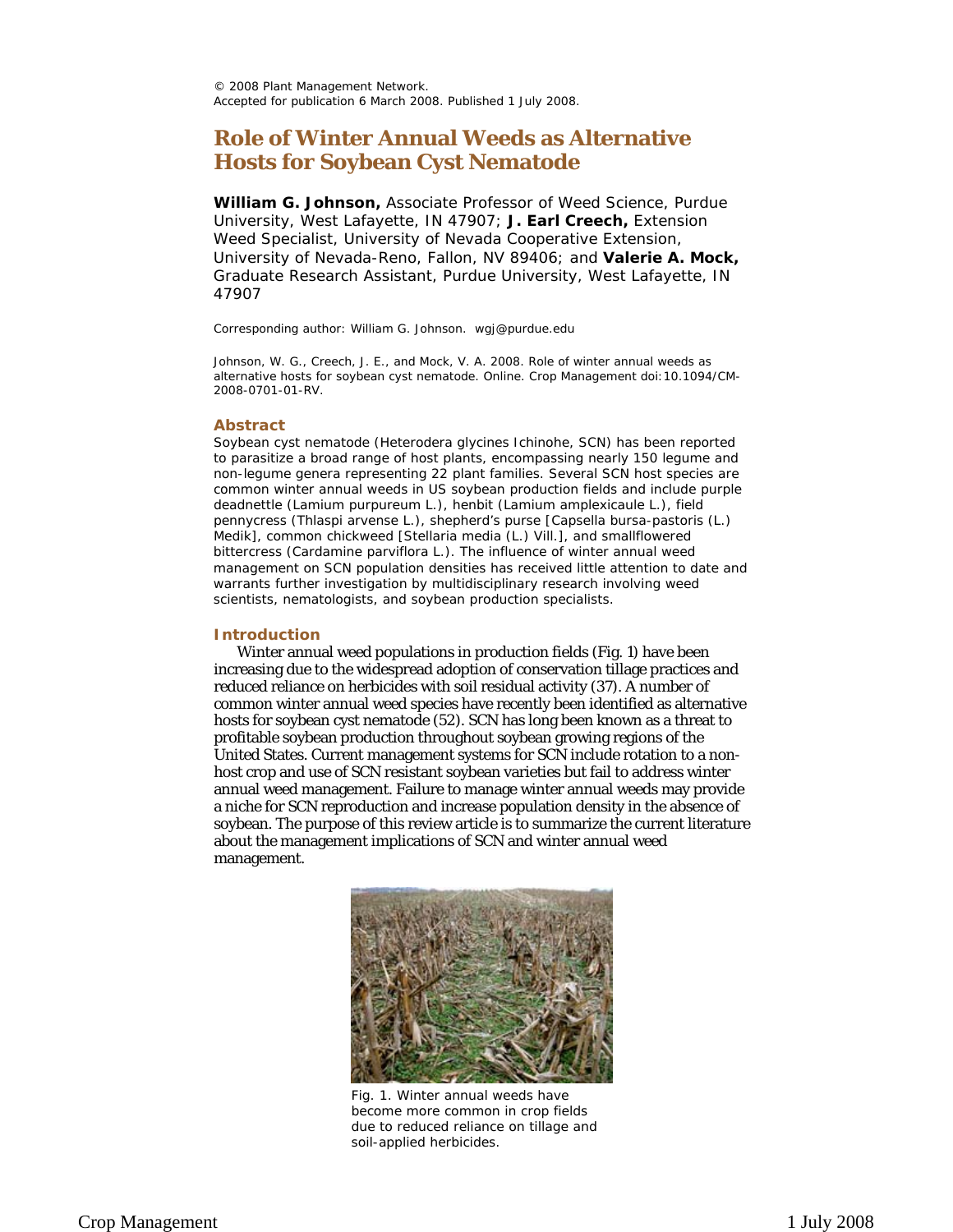Conservation tillage acreage in the United States has increased steadily from an estimated 70 million acres in 1990 to over 110 million acres in 2004 (5). Reduced soil disturbance associated with these systems has created a favorable environment for winter annual weed establishment and seed production (55). The widespread adoption of glyphosate-resistant (GR) crops is another trend that may have contributed to this recent abundance of winter weeds. In 2007, GR soybean was planted on approximately 91% of the soybean production hectares in the United States (3). Because glyphosate can be applied to emerged GR soybean, many growers delay herbicide applications until after crop planting which allows the winter annuals to mature and produce seed. In addition, increased use of glyphosate postemergence in soybean has led to decreased reliance on soil-residual herbicides. Pendimethalin, imazethapyr, and imazaquin were each applied on 21 to 45% of the United States soybean acres in 1996 but only 6 to 8% of the acreage in 2006 (4). These soil-residual herbicides can suppress fall emergence of winter annual weeds when applied in the spring (7). An additional factor that may have increased the prevalence of winter annual weeds has been the relatively mild winters experienced in recent years which have enhanced the ability of winter weed seedlings to avoid winter-kill (29).

Winter annual weeds can have a number of negative impacts on cropping systems. Dense populations of winter annual weeds can slow drying and warming of soil in the spring (8,19); the combination of which may lead to delayed planting dates and decreased yields (25). In conventionally-tilled fields, the presence of winter annuals can increase tillage, labor, and fuel costs required for spring seedbed preparation (8,19). These weeds can be difficult to control in no-till production systems with late spring herbicide applications because of their advanced growth stage. Similarly, winter annual weeds can interfere with crop seeding depth and crop establishment in high residue areas (29). Winter annual weeds can also host various crop pests. For example, common chickweed is a host for black cutworm (45), a common insect pest of corn.

Winter annual weeds can be managed with herbicides, tillage, and/or cover crops. Although the presence of winter annuals in production fields can be problematic, operations required to remove these plants may also have negative impacts on crop production systems. Tillage can be effective for control of winter annual weeds but it has also been linked to increased risk of soil erosion and can stimulate SCN population growth (27,61). Removal of winter annual weeds with a fall applied herbicide application results in bare soil that may warm and dry faster in the spring (31). However, these conditions have been observed to promote earlier emergence and subsequent management problems of summer annual weeds, giant foxtail, giant ragweed, common lambsquarters, and common waterhemp [(62), W. G. Johnson, *unpublished data*]. Finally, winter cover crops have been implicated in causing yield reductions in subsequent crops (20,21,51,54). Although not actively competing with the crop, terminated cover crops can reduce N availability (21,51,54), release allelopathic compounds  $(26,38)$ , and limit moisture availability  $(10,11,33)$  — all of which can inhibit the growth and yield of the subsequent crop.

### **Soybean Cyst Nematode**

SCN consistently ranks as the most economically important soybean pathogen in the United States (57,58). Since it was first detected in 1954 in North Carolina, SCN has been discovered in most US soybean production states and is especially common in Indiana where it currently infests at least 82 of 92 counties (22). Soybean yield losses within fields infested with SCN can range from 5% to 95% depending upon severity of infestation, soil type, soybean variety, weather conditions, and presence of other soybean pests (e.g., weeds, insects, and fungal pathogens) (43,44).

The life cycle of SCN begins inside the mature female with the fertilized egg. Following embryogenesis and a molt, the second-stage juvenile (J2) emerges from the egg and moves through the soil in search of a suitable host. Once the root is located, the J2 uses its stylet to pierce the cells adjacent to the vascular cylinder and to induce the formation of a specialized feeding site called a syncytium (28). The juvenile, now sedentary, draws nutrients and materials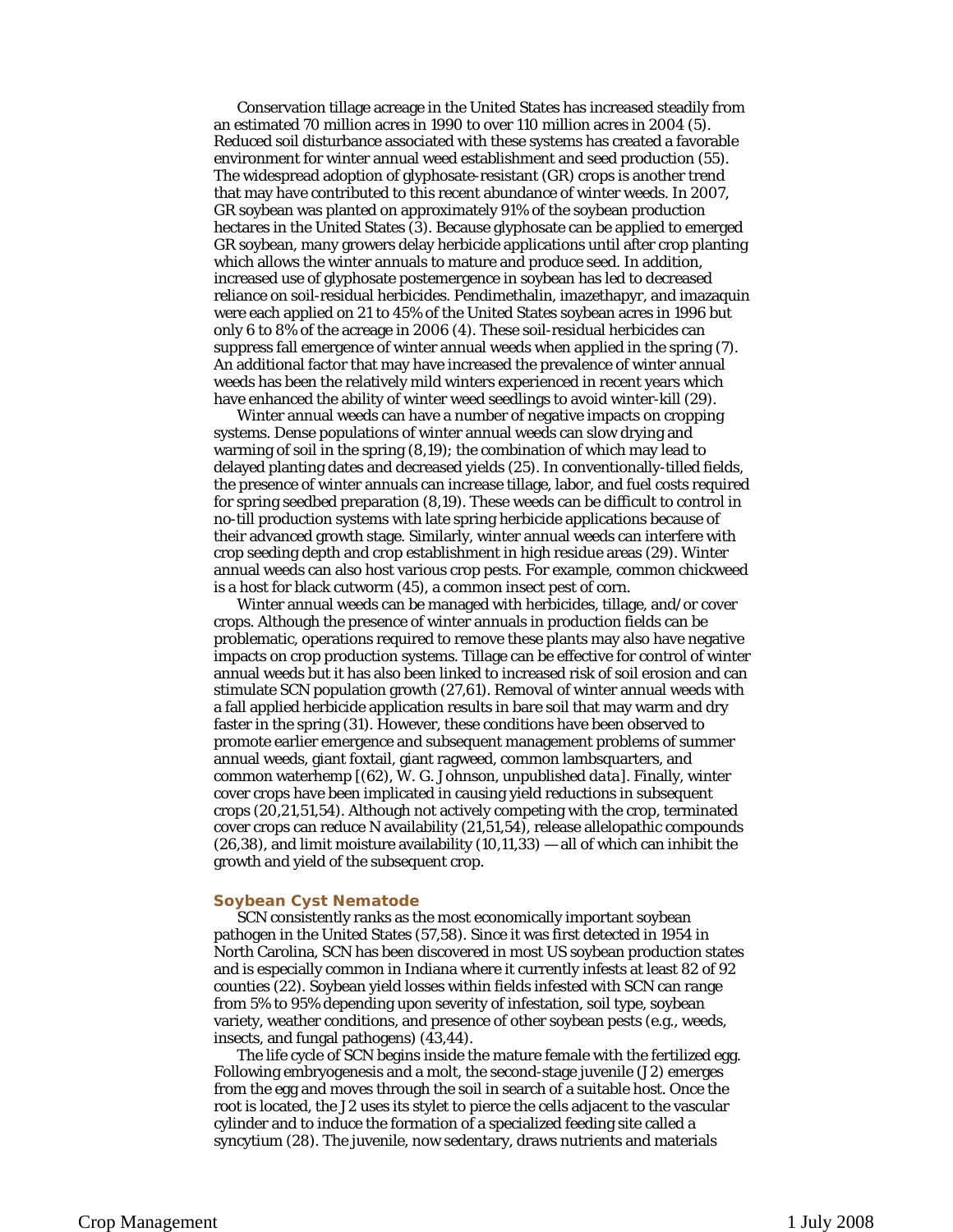from the plant root for its growth and development and undergoes three additional molts before adulthood is reached (60).

contaminated seed, and animals (35). The syncytium of the male degenerates, signaling an end to the feeding period, and the wormlike adult becomes mobilized and exits the root. The female, on the other hand, remains immobile and continues to feed. As its body continues to swell, the female eventually breaks through the surface of the root but remains attached to the feeding site. An SCN female generally produces between 40 to 600 eggs on average (46). Upon death, the females' body becomes a tough, protective covering (called a "cyst") that protects the eggs from desiccation and predation by microbes until favorable conditions arrive for hatch. Eggs can remain viable within a cyst for several years. On its own, SCN can move only a few centimeters in the soil in its lifetime. However, cysts can travel long distances by tillage and harvest equipment, wind, water,

SCN development and reproduction are dependent on several factors, including soil temperature, moisture, texture, and pH (1,47,50,60). Soil temperature is of particular importance in the relationship between SCN and winter annual weed hosts. The optimal temperature for SCN development is 77° F (1) but higher or lower temperatures can slow SCN development (47). The time required for a second generation of SCN to be produced can range from 24 days at 73°F to 40 days at 64°F (56). Alston and Schmitt (1) reported that the time SCN takes to complete a lifecycle is influenced by the season. SCN required four weeks and 534  $\pm$  24 degree days between 41 and 86°F (DD<sub>41/86</sub>) during June and July. However, from July to August it took SCN three weeks and  $429 \pm 24$  DD<sub>41/86</sub>. During September and October four weeks were once again required to complete a lifecycle, and  $372 \pm 33$  DD<sub>41/86</sub> were needed.

Weather station data from Indiana indicate that the period of overlap of high SCN activity and winter annual weed growth may be limited to a few weeks in early fall and late spring when soil temperatures favor both nematode activity and weed growth (6,42). These data suggest that soil temperatures in Indiana may be adequate for SCN to complete a life cycle in the fall and/or spring on compatible winter annual weeds when soybean is not present in the field and was recently confirmed by Creech et al. (12) (Fig. 2).



Fig. 2. Optimal conditions for SCN growth in relationship to soybean and winter annual weed growth.

## **Weeds as Alternative Hosts of SCN**

SCN has a relatively broad host range, but its only major agronomic crop host is soybean. Riggs (41) reviewed the literature and compiled a list of 96 genera of Fabaceae (Leguminosae) and 50 non-legume genera representing 22 plant families that have been reported as alternative hosts of SCN. Several SCN host species are common winter annual weeds in Indiana. In a recent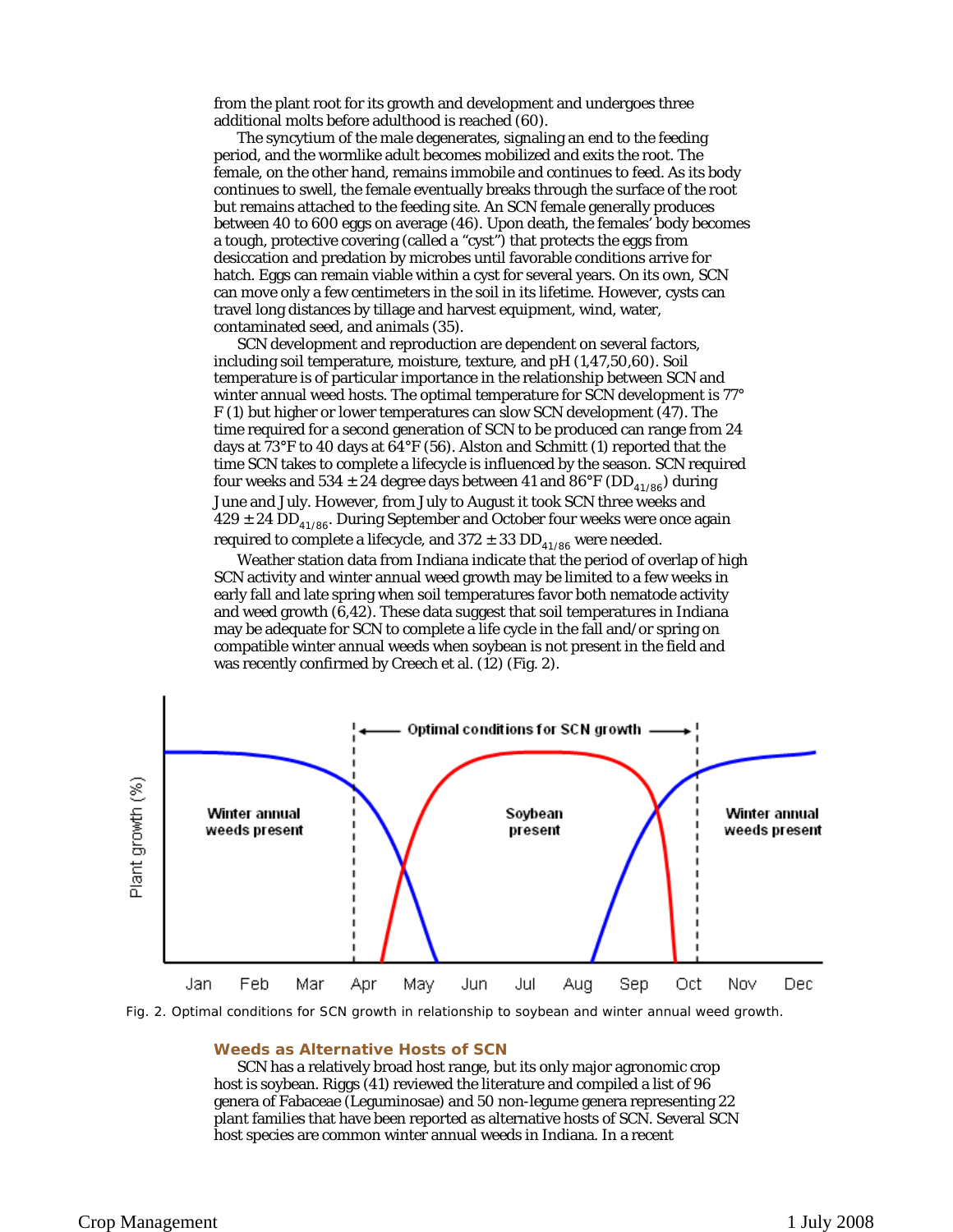*arvense* L.) (Fig. 5), and shepherd's-purse [*Capsella bursa-pastoris* (L.) Medik] greenhouse experiment in Ohio, purple deadnettle (*Lamium purpureum* L.) (Fig. 3), henbit (*Lamium amplexicaule* L.) (Fig. 4), field pennycress (*Thlaspi*  (Fig. 6) were shown to support SCN reproduction (52). Earlier reports had identified common chickweed [*Stellaria media* (L.) Vill.] (Fig. 7) and smallflowered bittercress (*Cardamine parviflora* L.) (Fig. 8) as hosts to SCN (41). In addition, Creech et al. (12,17) has shown that SCN can reproduce on purple deadnettle and henbit in the field after soybean harvest in the fall in Indiana.



Fig. 3. Purple deadnettle is a strong alternative host to SCN.



Fig. 4. Henbit is a strong alternative host to SCN.



Fig. 5. Field pennycress is a moderate alternative host to SCN.



 Fig. 6. Shepherd's-purse is a weak alternative host to SCN.



Fig. 7. Common chickweed is a weak alternative host to SCN.



Fig. 8. Smallflowered bittercress is a weak alternative host to SCN.

# **Potential Management Implications**

Current integrated pest management (IPM) recommendations for fields infested with SCN include rotation to a non-host crop and use of SCN resistant soybean varieties (22,36). However, these guidelines may be inadequate if SCN populations can be sustained or increased on winter annual weeds when SCN-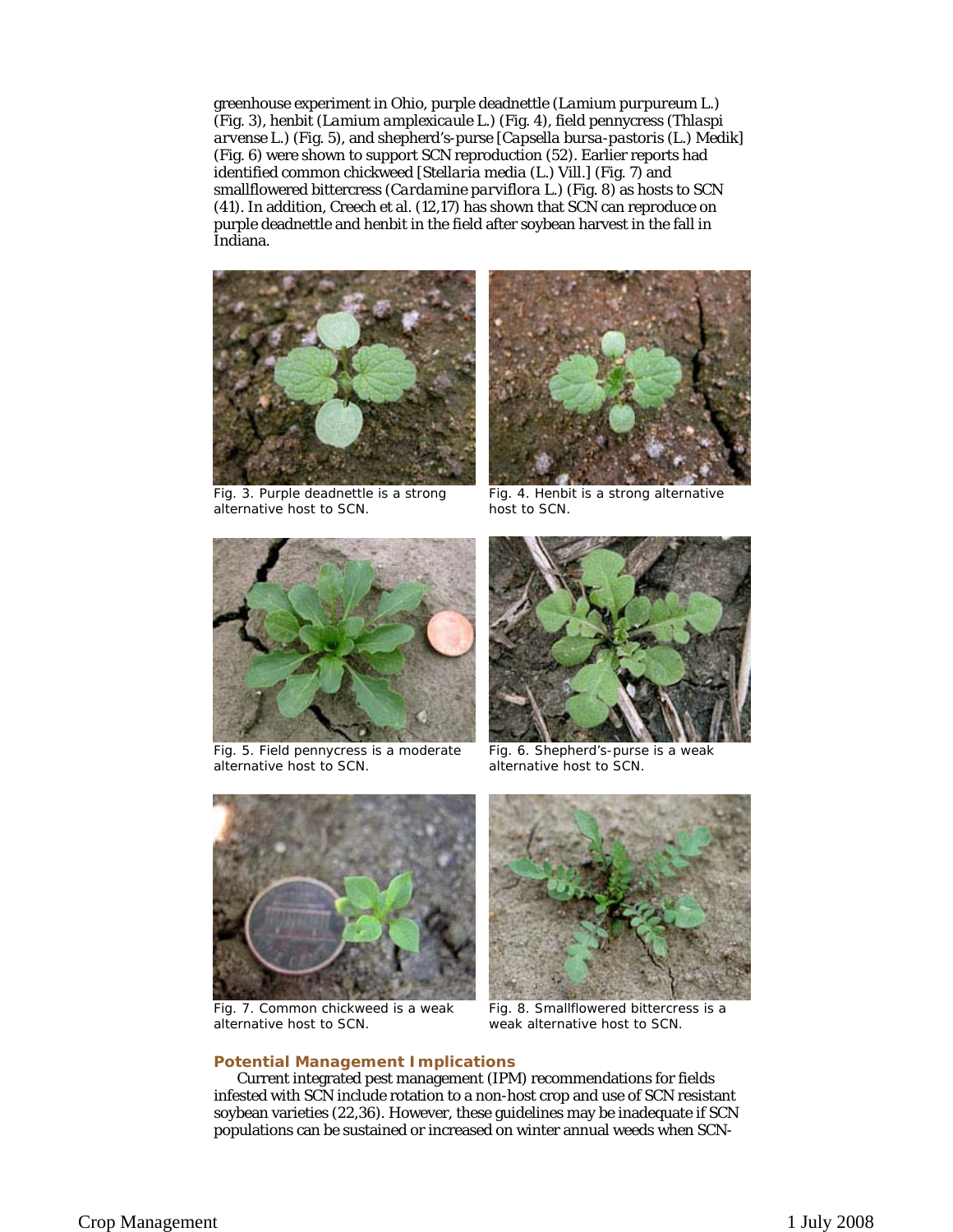susceptible soybean is not present in the field (Fig. 2). Venkatesh et al. (52) reported that on susceptible soybeans SCN (race 3) cyst population densities were 366 per 450 cm<sup>3</sup> of soil. Purple deadnettle (510 per 450 cm<sup>3</sup>), henbit (155 per 450 cm<sup>3</sup>), field pennycress (73 per 450 cm<sup>3</sup>), and shepherd's purse (1 per 450 cm<sup>3</sup>) were also reported to support SCN reproduction. Earlier studies reported that common chickweed was an alternative host having and average of 6 cysts per pot (48) and smallflowered bittercress had at most 68 cysts per pot (40). Recent changes in crop production practices have created a favorable environment for the establishment and proliferation of winter annual weeds, yet many producers do not manage them specifically since their growth and development overlaps minimally with summer annual crops like soybean and corn. Creech et al. (13) surveyed 55 soybean cyst nematode (SCN) infested production fields across Indiana in March 2004 to assess broadleaf winter weed prevalence. The most frequently occurring weeds were common chickweed (87%), speedwell (*Veronica* spp.) (83%), buttercup (*Ranunculus* spp.) (58%), and henbit (53%). Henbit and wild garlic (*Allium vineale* L.) were present at the highest average densities, both occurring at greater than 50 plants/yd<sup>2</sup>. Based on relative abundance indices, common chickweed and henbit were the most prevalent winter weeds in this survey. As a composite, winter weed hosts of SCN were found in 93% of fields and occurred at an average density of 151 plants/yd². No correlation existed between weed density and SCN egg counts. Frequency, uniformity, density, and diversity indices for individual weed species were generally higher in the southern region of Indiana than compared to the north. Thus, the region of highest risk for SCN reproduction and population increase on winter weeds in Indiana appears to be the southern part of the state. To date, this is the only known survey for the prevalence of winter annual weed hosts of

SCN. A subsequent survey of production fields in Indiana, Illinois, and Ohio was conducted to assess soybean cyst nematode (SCN) development and reproduction on henbit and purple deadnettle (17). This research showed that all growth stages of SCN were found to be associated with henbit and purple deadnettle at both fall and spring sample timings. SCN juveniles were generally found at highest abundance in the spring. SCN cyst and egg production was frequently observed and occurred to a much higher degree during the fall than the spring developmental period. The results of this survey indicate that management tactics designed to minimize the impact of winter weeds on SCN population density would probably be most effective if conducted in the fall. However, spring populations of winter annual weeds that are harboring SCN juveniles may result in additional SCN reproduction and population increase if the weeds are not controlled in a timely manner prior to planting.

The most common winter weed management tools utilized in no-till corn/soybean production systems in Indiana are herbicides and winter cover crops. Winter annual weeds can be effectively controlled with herbicides in the fall (23,29) or the spring (30,32) but the effect of weed removal timing on SCN population density is unknown. Optimal herbicide application timing may enable these winter annual weeds to serve as "trap crops" for SCN. In such a scenario, the weed would induce SCN egg hatch and root penetration, after which herbicides could be applied to kill the host plants (and thus the infective SCN juveniles) before SCN completes its reproductive cycle. A similar effect may be achieved if infective SCN juveniles are killed by cold winter temperatures when they enter winter weed roots at a time too late to reach maturity in the fall. However, Creech et al. (15) has shown that after hatching, SCN juveniles can survive for at least 20 days at 32°F inside the roots of a winter annual weed host and continue development when transferred to warmer temperatures. Therefore, in a field environment where the fall or spring alone may not be sufficient for SCN to complete a reproductive cycle on a winter annual weeds, the nematode may be able to reproduce by combining the fall and spring developmental periods.

Fall seeded cover crops also hold promise as a system to reduce winter weed growth and SCN population density. In corn/soybean production systems, research on weed suppression by fall-planted, spring-killed cover crops has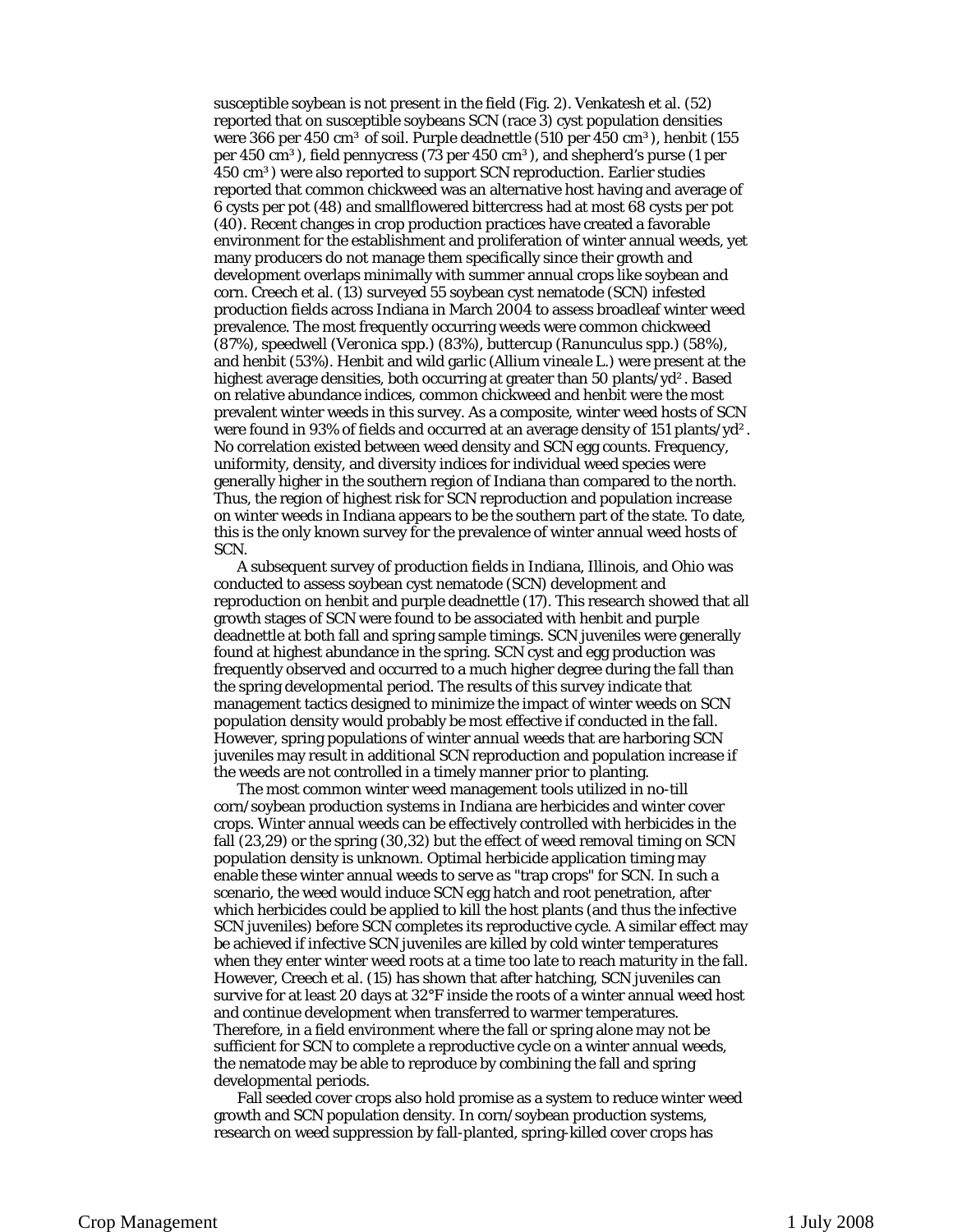generally focused on growth of summer annual weed species in the subsequent corn or soybean crop (9,18,24,49,59) with only 2 reports available of their influence on winter annual weeds (16,34). Nelson et al. (34) found that winter rye (*Secale cereale*) and annual ryegrass (*Lolium multiflorum* Lam.) controlled chickweed and henbit 66 to 86% while fall applied herbicides provided 99% control in Missouri. In the eastern cornbelt, research has shown that fall-seeded annual ryegrass or winter wheat (*Triticum aestivum* L.) had little effect on reducing henbit and purple deadnettle densities in Indiana (16). However, little is known about the ability of cover crops to suppress growth of other winter annual weed hosts. A related approach to reduce SCN populations in soil would be to grow non-

 adapted winter annual species that may be used as a cover crop for erosion host plants that stimulate SCN egg hatching. Recent evidence showed that root exudates and plant residues of several non-host plants stimulated SCN egg hatching in vitro and under greenhouse conditions (39). The most effective of all species tested in reducing SCN populations was annual ryegrass, a widely prevention, nutrient and moisture management, and weed suppression (2). Root exudates of annual ryegrass have been reported to increase SCN egg hatching by 47% compared to that of soybean (39).

Limited research has been conducted to address the effects of winter weed management tactics on SCN dynamics and reproduction in the field. Research has found that Indiana fields with relatively low henbit and purple deadnettle densities (less than 75 plants/yd²), SCN population density was reduced by crop rotation and use of an SCN-resistant soybean variety; however, SCN density was not influenced by winter annual weed management when winter weed management operations were conducted in mid- to late October (16). Nelson et al. (34) reported that SCN population density increased from fall to spring in continuous, no-till soybean without fall applied herbicides or cover crops and remained stable when fall applied herbicides were used to control winter annual weeds. SCN population densities were not reduced in cropping where non-host crops were grown regardless of how winter weeds were managed. Venkatesh et al. (53) reported that there were no differences in SCN egg populations due to removal times in the first year of a two-year study. Second-year results indicated that SCN egg populations were reduced significantly when purple deadnettle was removed in May compared to earlier removal dates in September and October. These results and other studies suggested that the timing of winter annual weed removal will play an important role in influencing SCN population density and requires further research.

# **Future Research on the Winter Annual Weed and SCN Interaction**

A number of potential areas exist for additional research into the interaction between winter annual weeds and SCN. First, management of winter annual weeds in low weed density fields failed to influence SCN population density (16). However, research in the greenhouse has indicated that SCN reproduction on winter annual weeds is dependent on weed density (14). Therefore, field research should be conducted in order to determine what density of winter annual weeds can increase SCN populations density. Future research should be directed toward assessing the effect of winter annual weed management on SCN population density in fields with these high weed densities. Second, much of the work regarding heat-unit accumulation in the development of SCN has been conducted during the growing season on soybean. Temperature and time requirements for SCN to develop on winter annual weeds during the fall and spring may be different than that of soybean. Third, the majority of SCN reproduction occurs in the fall (17) but the winter annual weed control operations probably need to be implemented during the summer or early in the fall to disrupt the lifecycle of SCN. The optimal timing of winter annual weed removal in the fall is unknown. Therefore, more research is needed to determine if weeds should be removed in early or late fall or if winter annual weeds can be controlled in early spring to minimize SCN population densities. Fourth, herbicides vary with respect to the speed at which they kill plants. A delay in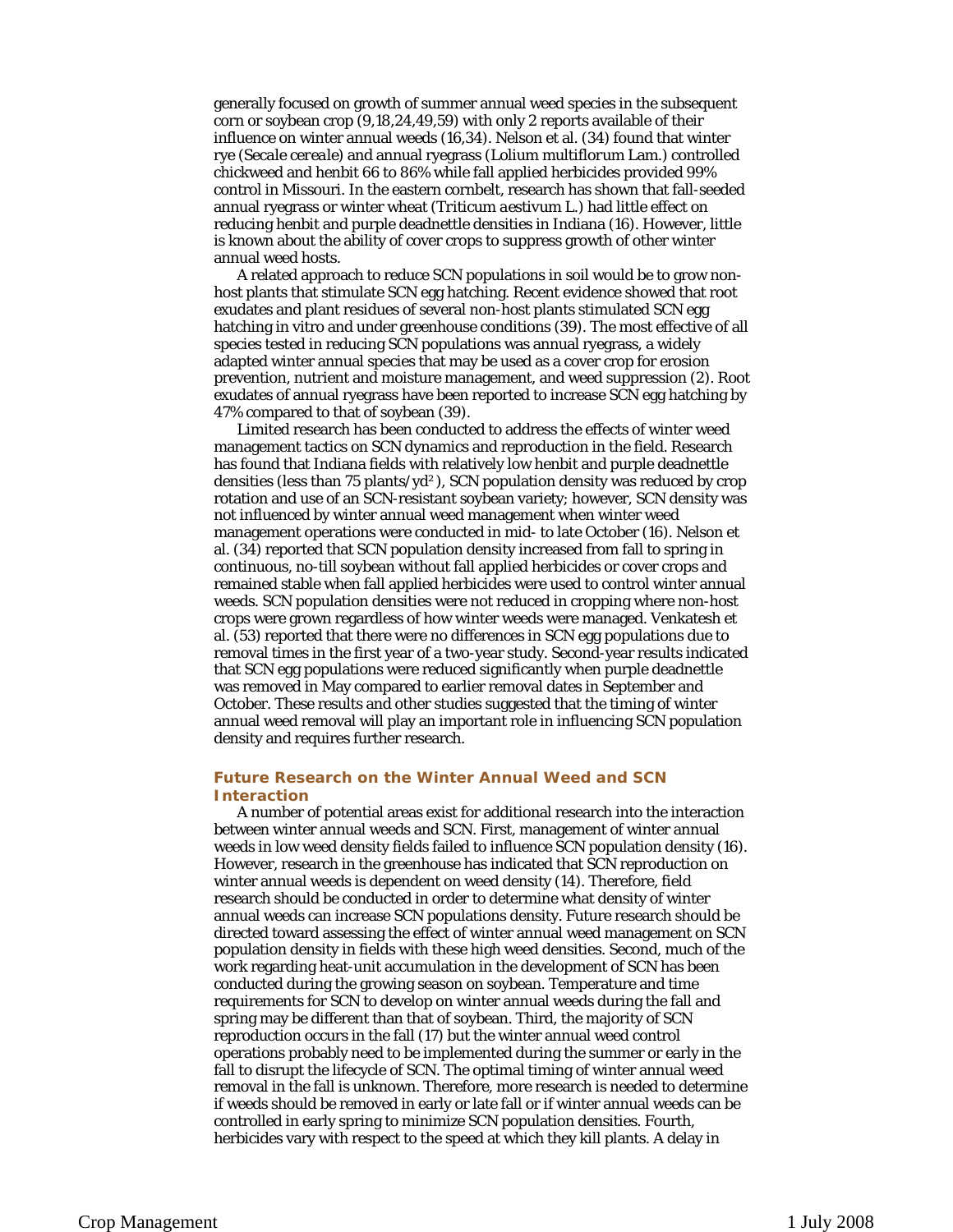plant death may enable SCN to continue to develop and complete a reproductive cycle after herbicide application. Future research should be directed toward assessing the influence of different herbicide chemistries and application timings on the interaction between winter annual weeds and SCN. Fifth, it is not uncommon to observe winter annual weed growth in no-till or conventional-till soybean fields during the latter part of spring or early fall. Thus, the influence of tillage on the interaction between SCN and winter annual weeds is unknown. Finally, greenhouse studies have shown that annual ryegrass can induce premature hatching and subsequent death of SCN (39). More research is needed on the effect of annual ryegrass cover crops on their ability to suppress SCN population densities in the field.

### **Manuscript Number**

Purdue University Agricultural Research Programs manuscript number 2008-18362.

#### **Literature Cited**

- 1. Alston, D. G., and Schmitt, D. P. 1988. Development of *Heterodera glycines* life stages as influenced by temperature. J. Nematol. 20:366-372.
- 2. Anonymous. 2006. Conservation practice standard: Cover and green manure crop (ac), code 340. Online. USDA-NRCS, Washington, DC.
- 3. Anonymous. 2007. Adoption of genetically engineered crops in the U.S. Online. USDA–Econ. Res. Serv., Washington, DC.
- 4. Anonymous. 2006. Agricultural chemical use database. Online. USDA-NASS, Washington, DC.
- 5. Anonymous. 2005. National Crop Residue Management Survey. Online. Conservation Technology Information Center. Purdue Univ., West Lafayette, IN.
- 6. Anonymous. 2006. Indiana State Climate Office. Online. Purdue Univ., West Lafayette, IN.
- 7. Barnes, J. W., Johnson, W. G., Nelson, K. A., and Dewell, R. A. 2003. Impact of spring-applied, residual herbicides on winter annual weed populations after crop harvest. Proc. North Cent. Weed Sci. Soc. 58:131.
- 8. Bruce, J. A., Moses, A., Mroczkiewicz, S., and Johnson, M. 2000. Simazine: A new tool for winter annual weed management in corn. Proc. North Cent. Weed Sci. Soc. 55:98.
- 9. Burgos, N. R., and Talbert, R. E. 1996. Weed control and sweet corn (*Zea mays* var. *rugosa*) response in a no-till system with cover crops. Weed Sci. 44:355-361.
- 10. Clark, A. J., Decker, A. M., Meisinger, J. L., Mulford, F. R., and McIntosh, M. S. 1995. Hairy vetch kill date effects on soil water and corn productivity. Agron. J. 87:579-585.
- 11. Clark, A. J., Decker, A. M., Meisinger, J. J., and McIntosh, M. S. 1997. Kill date of vetch rye, and a vetch-rye mixture. II. Soil moisture and corn yield. Agron J. 89:427-434.
- 12. Creech, J. E., Johnson, W. G., Faghihi, J., Ferris, V., and Westphal, A. 2005. First report of soybean cyst nematode reproduction on purple deadnettle under field conditions. Online. Crop Management doi:10.1094/CM-2005-0715-01-BR.
- Indiana production fields infested with soybean cyst nematode. Weed Technol. 13. Creech, J. E., and Johnson, W. G. 2006. Survey of broadleaf winter weeds in 20:1066-1075.
- 14. Creech, J. E., Faghihi, J., Ferris, V. R., Westphal, A., and Johnson, W. G. 2007. Influence of intraspecific henbit (*Lamium amplexicaule*) and purple deadnettle (*Lamium purpureum*) competition on soybean cyst nematode (*Heterodera glycines*) reproduction. Weed Sci. 55:665-670.
- 15. Creech, J. E., Santini, J. B., Conley, S. P., Westphal, A., and Johnson, W. G. 2007. Purple deadnettle (*Lamium purpureum*) and soybean cyst nematode (*Heterodera glycines*) response to cold temperature regimes. Weed Sci. 55:592-598.
- rotation on soybean cyst nematode (*Heterodera glycines*) and winter annual 16. Creech, J. E., Westphal, A., Ferris, V. R., Faghihi, J., Vyn, T. J., Santini, J. B., and Johnson, W. G. 2007. Influence of winter annual weed management and crop weeds. Weed Sci. 56:103-111.
- 17. Creech, J. E., Webb, J. S., Young, B. G., Bond, J. P., Harrison, S. K., Ferris, V. R., Faghihi, J., Westphal, A. and Johnson, W. G. 2007. Development of soybean cyst nematode (*Heterodera glycines*) on henbit (*Lamium amplexicaule*) and purple deadnettle (*Lamium purpureum*). Weed Technol. 21:1064-1070.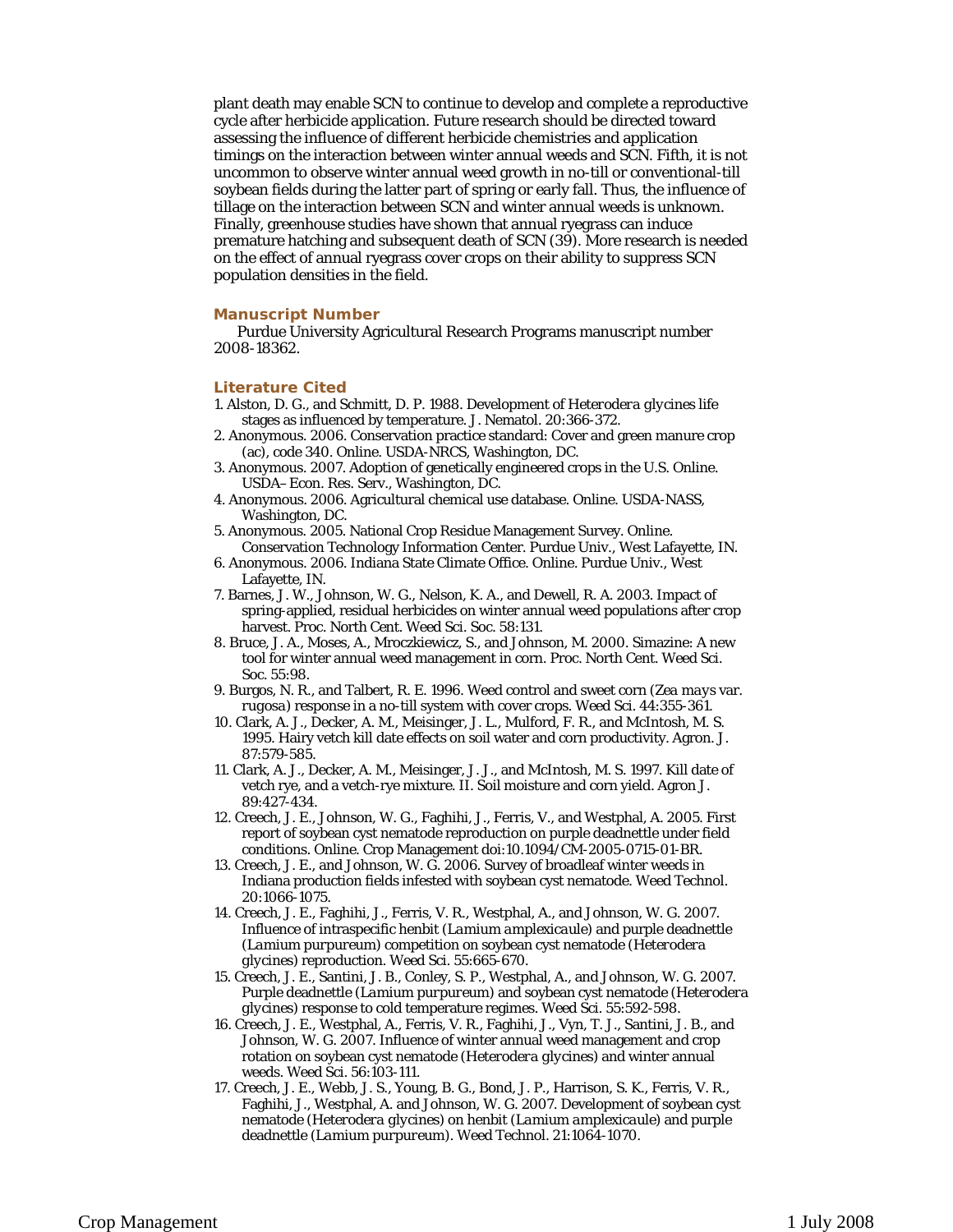- 18. Curran, W. S., Hoffman, L. D., and Werner, E. L. 1994. The influence of a hairy vetch (*Vicia villosa*) cover crop on weed control and corn (*Zea mays*) growth and yield. Weed Technol. 8:777-784.
- 19. Dahlke, B. J., Hayden, T. A., Leif, J. W., and Medlin, C. R. 2001. Fall application of imazaquin plus glyphosate (premix) for winter annual weed control in soybeans. Proc. North Cent. Weed Sci. Soc. 56:93.
- 20. Dapaah, H. K., and Vyn, T. J. 1998. Nitrogen fertilization and cover crop effects on soil structural stability and corn performance. Commun. Soil Sci. Plant Anal. 29:2557-2569.
- 21. Decker, A. M., Clark, A. J., Meisinger, J. J., Mulford, F. R., and McIntosh, M. S. 1994. Legume cover crop contributions to no-tillage corn production. Agron. J. 86:126-135.
- 22. Faghihi, J., and Ferris, V. R. 2006. Soybean cyst nematode. Online. Dept. of Entomol., Purdue Univ., West Lafayette, IN.
- 23. Flanigan, H. A., Hahn, K. L., and Park, M. W. 2005. Benefits from a fall application of chlorimuron-ethyl plus tribenuron-methyl premix. Proc. North Cent. Weed Sci. Soc. 60:50.
- 24. Gallagher, R. S., Cardina, J., and Loux, M. 2003. Integration of cover crops with postemergence herbicides in no-till corn and soybean. Weed Sci. 51:995-1001.
- 25. Gueli, R., and Smeda, R. J. 2001. Soybean weed management with fall applied herbicides. Proc. North Cent. Weed Sci. Soc. 56:93.
- 26. Janovicek, K. J., Vyn, T. J., Voroney, R. P., and Allen, O. B. 1997. Early corn seedling growth response to phenolic acids. Can. J. Plant Sci. 77:391-393.
- 27. Koenning, S. R., Schmitt, D. P., Barker, K. R., and Gumpertz, M. L. 1995. Impact of crop rotation and tillage system on *Heterodera glycines* population density and soybean yield. Plant Dis. 79:282-286.
- 28. Koenning, S. R., and Sipes, B. S. 1998. Biology. Pages 156-190 in: The Cyst Nematodes. S. B. Sharma, ed. Kluwer Academic Publ., Boston, MA.
- 29. Krausz, R. F., Young, B. G., and Matthews, J. L. 2003. Winter annual weed control with fall-applied corn (*Zea mays*) herbicides. Weed Technol. 17:516-520.
- 30. Martin, J. R., and Call, D. L. 2005. Broadleaf weed control in wheat with fall and spring applications of herbicides. Proc. North Cent. Weed Sci. Soc. 60:203.
- 31. Mock, V. A., Creech, J. E., Johnson, B., Faghihi, J., Ferris, V. R., Westphal, A., and Bradley, K. 2007. Winter annual weeds and soybean cyst nematode management with a guide for identifying known weed hosts. Coop. Ext. Publ. WS-36. Purdue Univ., West Lafayette, IN.
- 32. Monnig, N. H., and Bradley, K. W. 2005. Influence of fall and spring herbicide applications on winter and summer annual weed populations in no-till soybean Proc. North Cent. Weed Sci. Soc. 60:155.
- 33. Munawar, A., Blevins, R. L., Frye, W. W., and Saul, M. R. 1990. Tillage and cover crop management for soil water conservation. Agron. J. 82:773-777.
- 34. Nelson, K. A., Johnson, W. G., Wait, J. D., and Smoot, R. S. 2006. Winter annual weed management in corn (*Zea mays*) and soybean (*Glycine max*) and the impact on soybean cyst nematode (*Heterodera glycines*) egg population densities. Weed Technol. 20:965-970.
- Central Soybean Res. Prog. Publ., Univ. of Missouri, Columbia, MO. 35. Niblack, T. L., ed. 1999. Soybean Cyst Nematode Management Guide. North
- 36. Niblack, T. L. 2005. Soybean cyst nematode management reconsidered. Plant Dis. 89:1020-1026.
- 37. Nice, G., and Johnson, B. 2005. Indiana's top ten most problematic weeds. Online. Weed Sci. Ext. Bull., Purdue Univ., West Lafayette, IN.
- 38. Opoku, G., Vyn, T. J., and Voroney, R. P. 1997. Wheat straw placement effects on total phenolic compounds in soil and corn seedling growth. Can. J. Plant Sci. 77:301-305. 39. Riga, E., Welacky, T., Potter, J., Anderson, T., Topp, E., and Tenuta, A. 2001. The
- impact of plant residues on the soybean cyst nematode, *Heterodera glycines*. Can. J. Plant Pathol. 23:168-173.
- soybean-cyst nematode. Agric. Exp. Stn. Bull. No. 718, Univ. of Arkansas, 40. Riggs, R. D., and Hamblen, M. L. 1966. Furthur studieson the host range of the Fayetteville, AR.
- 41. Riggs, R. D. 1992. Host range. Pages 107-114 in: Biology and Management of the Soybean Cyst Nematode. R. D. Riggs and J. A. Wrather, eds. American Phytopathological Society, St. Paul, MN.
- 42. Schaal, L. A., Newman, J. E., and Scheeringa, K. A. 1981. Climatology of Soil Temperatures in Indiana. Agric. Exp. Station Bull. No. 307. Purdue Univ., West Lafayette, IN.